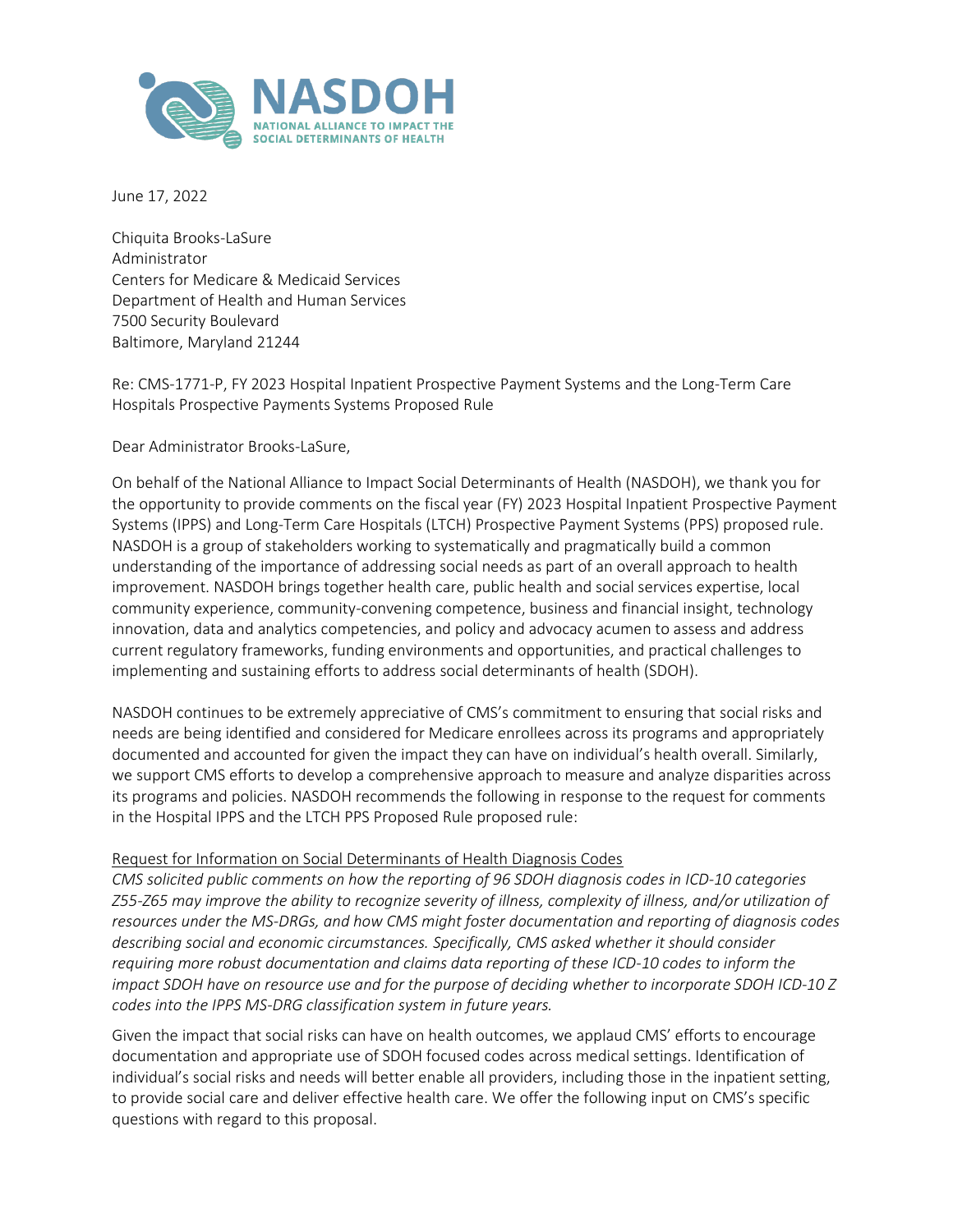• *CMS asked whether it should consider requiring more robust documentation and claims data reporting to inform the impact on resource use these determinants have on caring for patients affected by these circumstances in an inpatient setting and inform CMS's decision-making in a future year in determining the most appropriate inclusion of each SDOH Z codes in its IPPS MS-DRG model.*

NASDOH believes there is value in claims data reporting particularly for determining the most appropriate SDOH Z codes to include in the Medicare program. That said, NASDOH encourages CMS to consider only requiring reporting that will lead to relevant and actionable change. In addition, NASDOH strongly believes that the use of this information should only occur if there are robust systems in place to protect and handle patients' information and privacy carefully and appropriately.

• *CMS sought public comments on developing protocols to standardize the screening for SDOH for all patients, and then consistently document and report such codes and on whether such protocols should vary based on certain factors, such as hospital size and type.*

Should CMS require documentation and reporting, NASDOH strongly encourages CMS to include guidance on standardized screening for SDOH for all patients, and we recommend that CMS coordinate with other HHS agencies to align protocols and screening across programs. We also request that CMS coordinate with states, which are often requiring their own assessments to identify social risk and needs, to reduce burden. NASDOH members note that providers, who are most often responsible for collecting this information, are managing multiple and often competing programmatic requirements. This burden can be disruptive to effective and efficient operations. Importantly, this can also impact enrollees, who are then asked to share their social risks and needs, data which we know is sensitive, multiple times to meet provider programmatic requirements.

We supported the approach proposed in the 2023 MA and Part D proposed rule to include screening questions and protocols in sub-regulatory guidance. However, we noted that it is important that there continues to be flexibility for providers to pursue more in-depth screening in the clinical setting as they deem appropriate. NASDOH believes these considerations are important again for inpatient and LTC hospitals. There are clinical reasons for tailoring questions or conducting more in-depth screening; for example, screening that is tailored to a pediatric or adult population, and the ability to conduct a more in-depth screening once need is identified to inform interventions or care plans.

• *CMS asked whether factors such as hospital size and type should be considered when developing protocols for screening and reporting.*

NASDOH notes that in many hospitals, of all sizes and types, staff are not trained nor comfortable conducting social risk screening and instead delegate screening to community-based organizations (CBOs). This should be permitted and encouraged and allowed to be paid for; in some cases, CBOs and other organizations or community health workers are better positioned and equipped to collect accurate social risk and need information from beneficiaries.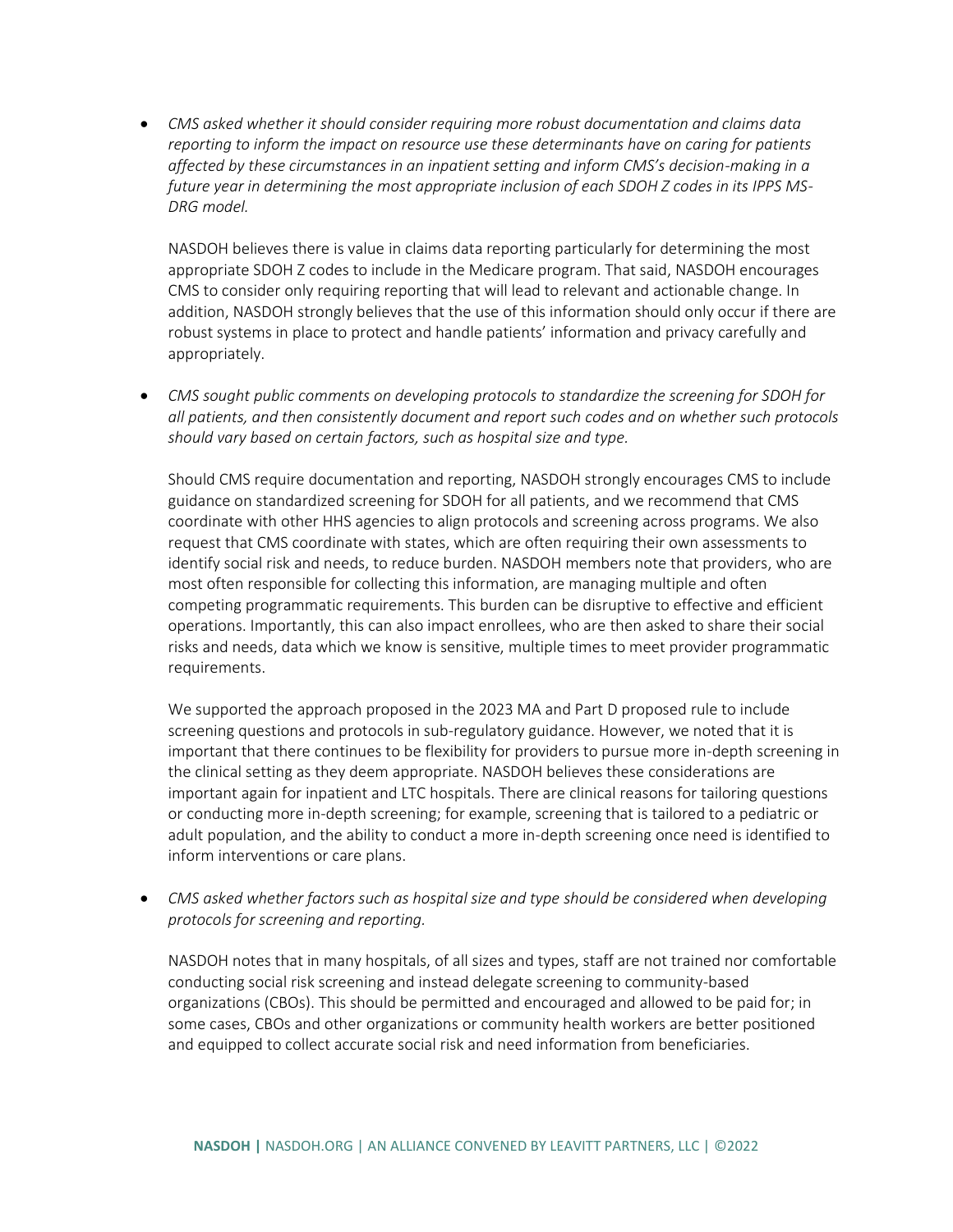• *CMS requested comment on which specific SDOH Z codes are most likely to influence (that is, increase) hospital resource utilization related to inpatient care, including any supporting information that correlates inpatient hospital resource use to specific SDOH Z code.*

NASDOH recommends that CMS consider food security, housing security, transportation access and reliability, interpersonal violence, and social isolation to stratify performance by social risk. Existing social risk screening tools assess for these factors commonly, their impact on health outcomes are well documented, and they are factors that many healthcare organizations and providers are equipped to or are already confronting.

We urge CMS to consider not only what codes influence hospital resource utilization but how this data can be used in meaningful ways to address beneficiaries' unmet social needs, and what guidance and resources CMS can provide hospitals on meeting social needs in line with the beneficiary's preference. While this information can be useful for administrative use and payment adjustment, information about an individual's social risk and needs has been shown to be sensitive, and individuals are often hesitant to disclose this information for fear of bias, misuse, or discrimination. Asking beneficiaries to disclose this information without also offering them services and supports to address identified needs may lead to increased distrust, impact reliability of data overtime, and worsen disparities.

## Request for Information on Overarching Principles for Measuring Healthcare Quality Disparities Across CMS Quality Programs

*CMS requested input on important considerations across five specific areas as it seeks to advance the use of measurement and stratification across its programs as tools to address healthcare disparities and advance healthcare equity.*

We applaud CMS's commitment to achieving equity in healthcare outcomes for Medicare beneficiaries by supporting providers' quality improvement programs and pursuing standardized and parsimonious mechanisms across CMS's quality reporting programs. NASDOH agrees that advancing health equity will require efforts across and beyond the healthcare system, and aligning efforts is essential. We thank CMS for the opportunity to comment on this focus on healthcare disparities reduction and how measures can be effective tools for provider quality improvement activity and accountability.

• *CMS asked about potential approaches for measuring healthcare disparities through measure stratification in CMS quality reporting programs.*

NASDOH agrees with CMS, and ASPE in its previous work, that measuring and reporting quality specifically for beneficiaries with social risk factors, stratifying measures by social risk factors, and encouraging the development of health equity measures such as these for incorporation into quality reporting programs is an important part of reducing disparities. We agree that "withinprovider," and "across-provider" performance are both important when assessing disparities, and that disparities performance measurement should also consider absolute performance. Providers who have minimal 'within-provider' disparities, but overall poor performance are not improving health equity. Similarly, providers who perform similarly as other providers who serve individuals with the same social risk or demographic factors are not improving health equity if all providers are performing poorly.

As CMS notes earlier in the proposed rule, availability of social risk and other demographic data is needed to facilitate accurate and valid assessments. We want to reiterate a point CMS makes elsewhere in the proposed rule that direct data, reported by individuals using a standardized tool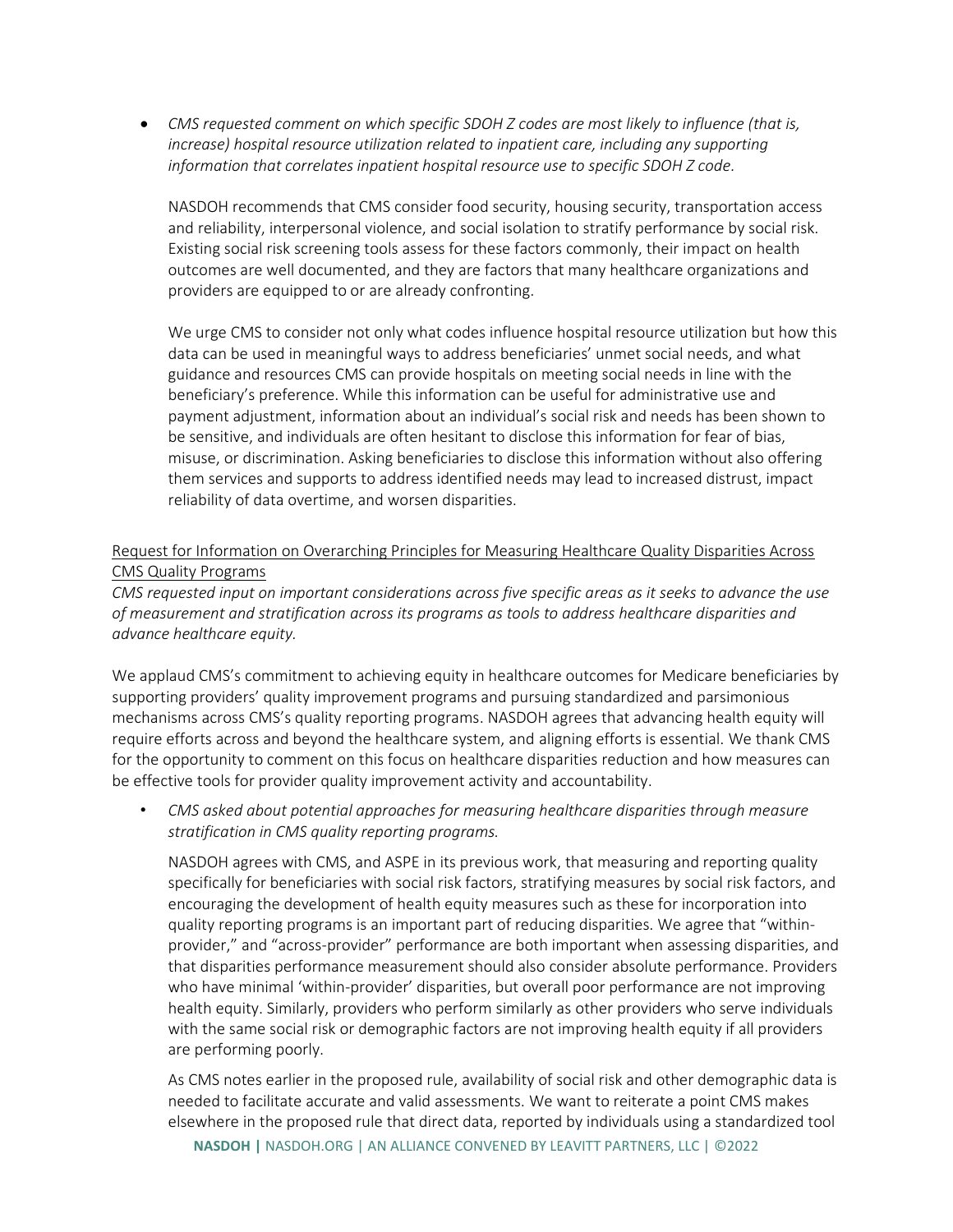and process, about social risk factors and demographic data that CMS would stratify performance by, is preferred. Lacking direct data, robust analysis should be conducted to establish the validity and reliability on indirect or inferred data.

We appreciate CMS's sensitivity to measurement bias and potential reliability issues associated with insufficient sample sizes, and commitment to safeguarding against incorrect conclusions resulting from these concerns. We recommend that CMS strongly weigh and prioritize strategies that safeguard against perverse incentives that may arise from requiring stratified measure reporting. One example might be that providers are incentivized to refuse to serve, seek to reduce the number of beneficiaries served, or selectively pick beneficiaries served based on social risk or demographic factors to improve stratified performance rates. This is of greater concern should stratified performance rates be made public or be incorporated into payment programs. CMS notes that access measures are important tools to reduce this perverse incentive, and we agree. Another approach is to consider how CMS can assess the social risk and demographic factors of beneficiaries served overtime to ensure there are not dramatic shifts from year to year. Whatever strategy is used, it is essential that this issue be thoughtfully addressed otherwise stratification could unintentionally widen healthcare disparities.

• *CMS sought feedback on its guiding principles for selecting and prioritizing measures for disparity reporting across CMS quality reporting programs.*

NASDOH agrees with CMS that it is not possible to calculate stratified results for all quality measures and we would discourage CMS from doing so because of the significant burden it would introduce. We support the systematic principles CMS outlined for use in prioritizing measures for disparity reporting across programs, including prioritizing existing clinical quality measures, measures for which an identified disparity or outcome exists for a selected social or demographic risk factors, measures where there is a sufficient sample size to stratify performance, and prioritizing access, appropriateness of care, and outcome measures. Overtime and as performance gaps were closed, CMS could consider where new measures would be more appropriate, and where new stratification could be appropriately introduced.

• *CMS requested input on social risk factor and demographic data that could be used to stratify measures to identify disparities.*

NASDOH recommends the prioritization of demographic factors identifying race, ethnicity, sexual orientation, and gender identity as a starting point. We know healthcare outcomes vary by these demographic factors; as CMS cites later in the proposed rule, studies show that belonging to a racial or ethnic minority group or being a member of the LGBTQ+ community is often associated with receiving lower quality of care, having a worse experience of care, and having worse health outcomes even after accounting for social risk factors. Further, because of systemic and institutionalized racism and discrimination, these groups are also more likely to experience adverse SDOH which influence health risks and healthcare outcomes. These demographic factors are also ideal for stratification because there are existing survey questions already in use to identify them, and individuals are familiar with answering these questions. Finally, other measure development organizations, like the National Committee for Quality Assurance (NCQA), are pursuing similar stratification approaches. While NCQA assesses health plan performance, this would be an opportunity for CMS to align measurement approaches across the healthcare system.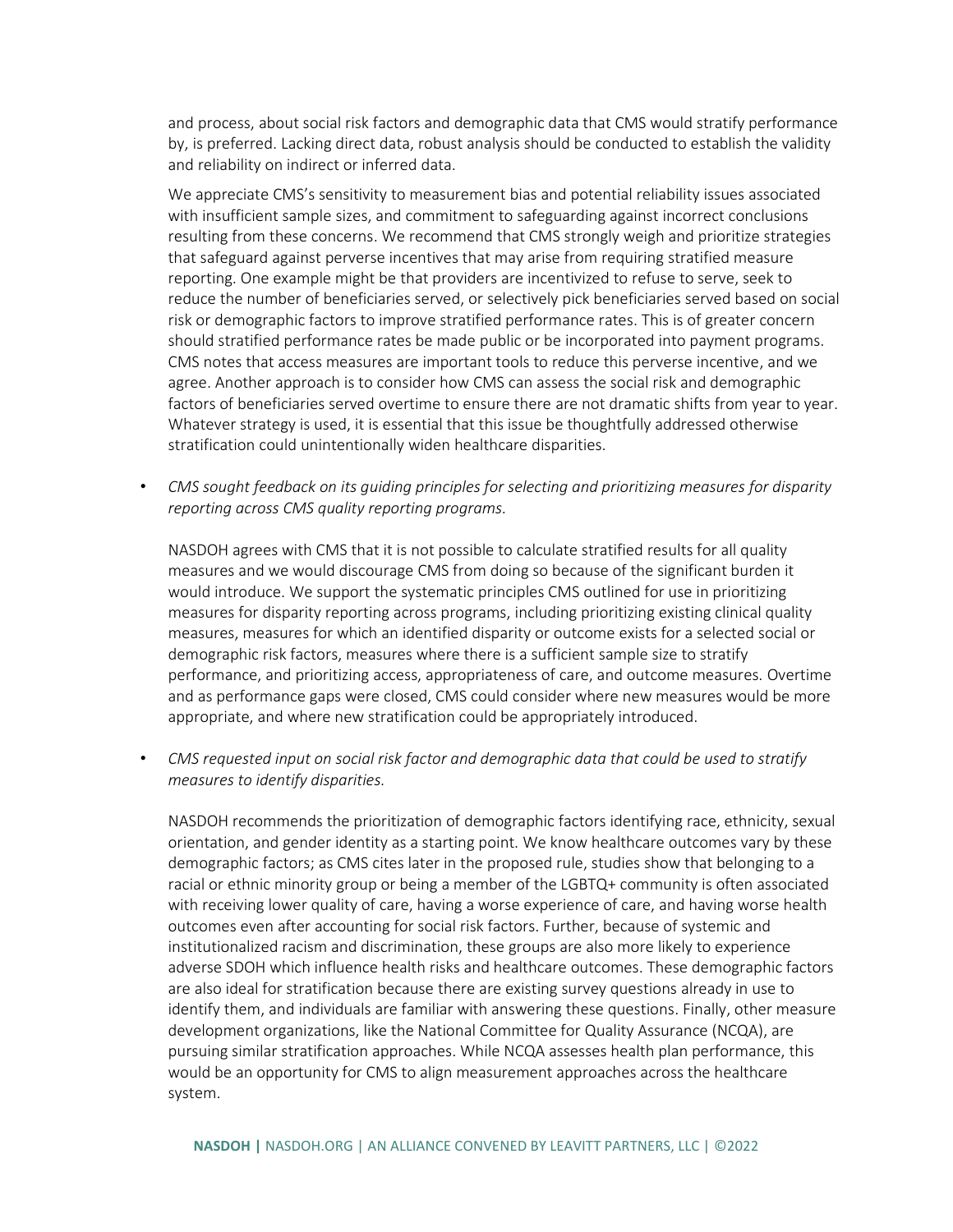Proposed Hospital Commitment to Health Equity Measure Beginning with the CY 2023 Reporting Period/FY 2025 Payment Determination and for Subsequent Years

*CMS is proposing to adopt the attestation-based structural measure, Hospital Commitment to Health Equity, into the Hospital Inpatient Quality Reporting (IQR) Program beginning with the CY 2023 reporting period/FY 2025 payment determination.*

NASDOH applauds CMS for pursuing opportunities to address healthcare disparities and advance equity specific to the Hospital IQR program. We agree with the assertion that hospital leadership plays an essential role in promoting hospital quality and safety, improved experience of care, and better patient outcomes, and assessing organizational commitment to health equity and accessibility can be an important component of a health equity strategy.

NASDOH agrees with CMS that this structural measure is an important first step toward health equity in hospitals and catalyzing important work to improve preventable health disparities. We also strongly encourage CMS to consider what will come next – including how it will move beyond this measure to assess whether hospitals are making the needed investments in workforce training, leadership development, and other related areas essential to improve equity and health outcomes. CMS notes that this measure is not intended to encourage hospitals to take action on any one given element, but instead to analyze their data to understand many factors to deliver more equitable care. It is essential that we quickly move beyond assessing structures to assessing action taken and impact to ensure that our efforts are achieving the health equity and disparities reduction goals to which CMS is committed.

## Proposed Screening for Social Drivers of Health Measure & Proposed Screen Positive Rate for Social Drivers of Health Measure

*CMS is proposing to adopt two screening measures, Screening for Social Drivers of Health and Screen Positive Rate for Social Drivers of Health, into the Hospital Inpatient Quality Reporting (IQR) Program beginning with voluntary reporting in the CY 2023 reporting period and mandatory reporting beginning with the CY 2024 reporting period/FY 2026 payment determination.*

NASDOH strongly recommends that CMS enact both proposed measures: "Screening for Social Drivers of Health" and "Screen Positive Rate for Social Drivers of Health" for the reasons cited by CMS in its proposed rule, including that they:

- Advance health equity by addressing the health disparities that underlie the country's health system, a key Biden-Harris Administration priority;
- Make visible to the healthcare system the impact of food insecurity and other drivers of health on patients – including fueling health disparities;
- Support hospitals and health systems in actualizing their commitment to address disparities and implement associated equity measures to track progress;
- Encourage meaningful collaboration between healthcare providers and community-based organizations to screen and connect patients to the resources they need to be healthy; and
- Guide future public and private resource allocation to promote collaboration between hospitals and health systems and invest in leveraging assets and addressing capacity and other gaps in the community resource landscape.

NASDOH also urges CMS to include screening for all five of the SDOH domains and clarify its language in the proposed rule that the screening measure numerator and calculation should provide that patients are screened for all five SDOH domains. These SDOH measures will be instrumental in minimizing